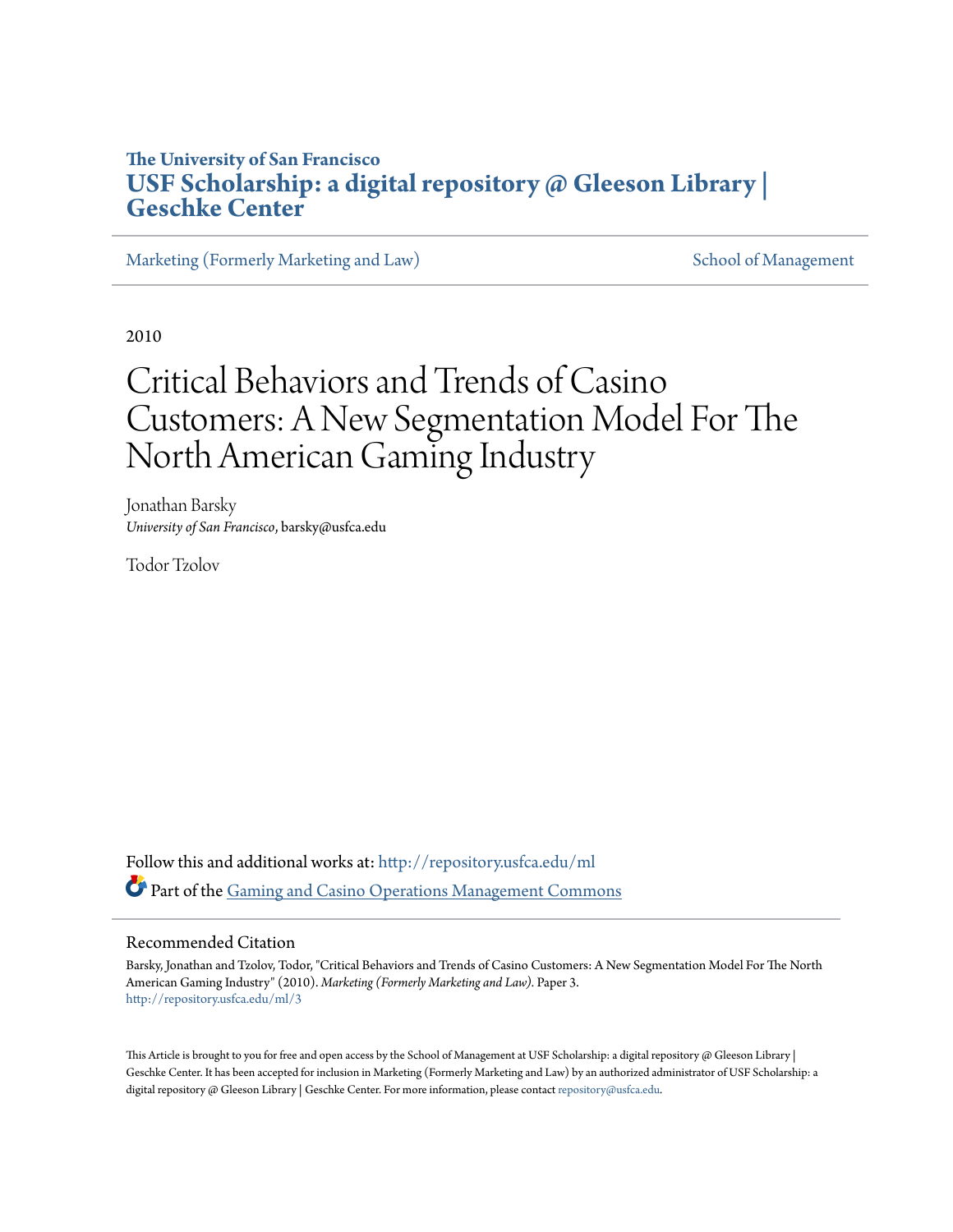## **Critical Behaviors and Trends of Casino Customers: A New Segmentation Model For The North American Gaming Industry**

## **Jonathan Barsky, University of San Francisco, San Francisco, California, USA Todor Tzolov, Market Metrix LLC, San Rafael, California, USA**

#### **ABSTRACT**

*This study presents a new customer segmentation model for the North American gaming industry based on 280,000 survey responses obtained in 2008 and 2009. The purpose of this model is to identify critical behaviors and trends of casino customers that will help casino management better understand and connect with their target customers. The new segmentation model splits the industry into distinct customer groups based on geo-demographic, behavioral and attitudinal dimensions. The results provide insight into brand preferences, the impact of loyalty*  programs, the role of social media, price sensitivity, key emotional drivers of loyalty, and demographic profiles of *the casino customer.*

#### **INTRODUCTION**

Gambling has existed since ancient times with evidence suggesting that even the earliest caveman was a gambler. But the popularity of gambling in many cultures has often led to severe restrictions or outright prohibition. The economic benefits and entertainment value of gambling has often been overshadowed by the social costs, such as pathological gambling, crime, and other maladies. Perhaps due to these significant effects, most gaming research has addressed the problems of excessive play focusing on social, economic and cultural dimensions that may underlie these behaviors.

This research has helped policy makers and the casino industry better understand the overall impact of gaming and has led to ethical and social responsibility policies. But due to the limited research focus on gaming's negative effects, business goals have received less attention. Very little research exists on fundamental business aspects of casinos and casino hotels such as brand choice (e.g., why select one casino over another), loyalty and price sensitivity.

Over the last 20 years legalized betting has grown tremendously; it's now a \$100 billion industry. A quarter of the U.S. adult population chooses to spend its entertainment dollars at a casino at least once a year, a significant figure given the myriad of entertainment options available. Casinos are vital to the states and communities where they operate, creating jobs and business opportunities for local vendors and suppliers and in 2008 provided more than \$5.6 billion in direct gaming tax revenues to stimulate struggling economies and help communities grow [1].

But as Americans became more affected by the recession, casino patrons cut their entertainment expenses. They took shorter trips for fewer days, and they spent less on high-end amenities like restaurants, shows and spas that are important sources of revenue for casino resorts. The lack of available capital has forced many gaming companies to delay new developments, and numerous projects have been cancelled altogether. This has made expansion much more difficult.

Despite the growth of the gaming industry in the past 10 years, and the recent challenges of the recession, most gaming research continues to focus on the problems of excessive play and has neglected fundamental business aspects of casinos and casino hotels such as brand choice, loyalty and price sensitivity.

## **STATEMENT OF PURPOSE**

The purpose of this paper is to identify critical behaviors and trends of casino customers that will help casino management better understand and connect with their target customers. The new segmentation model will provide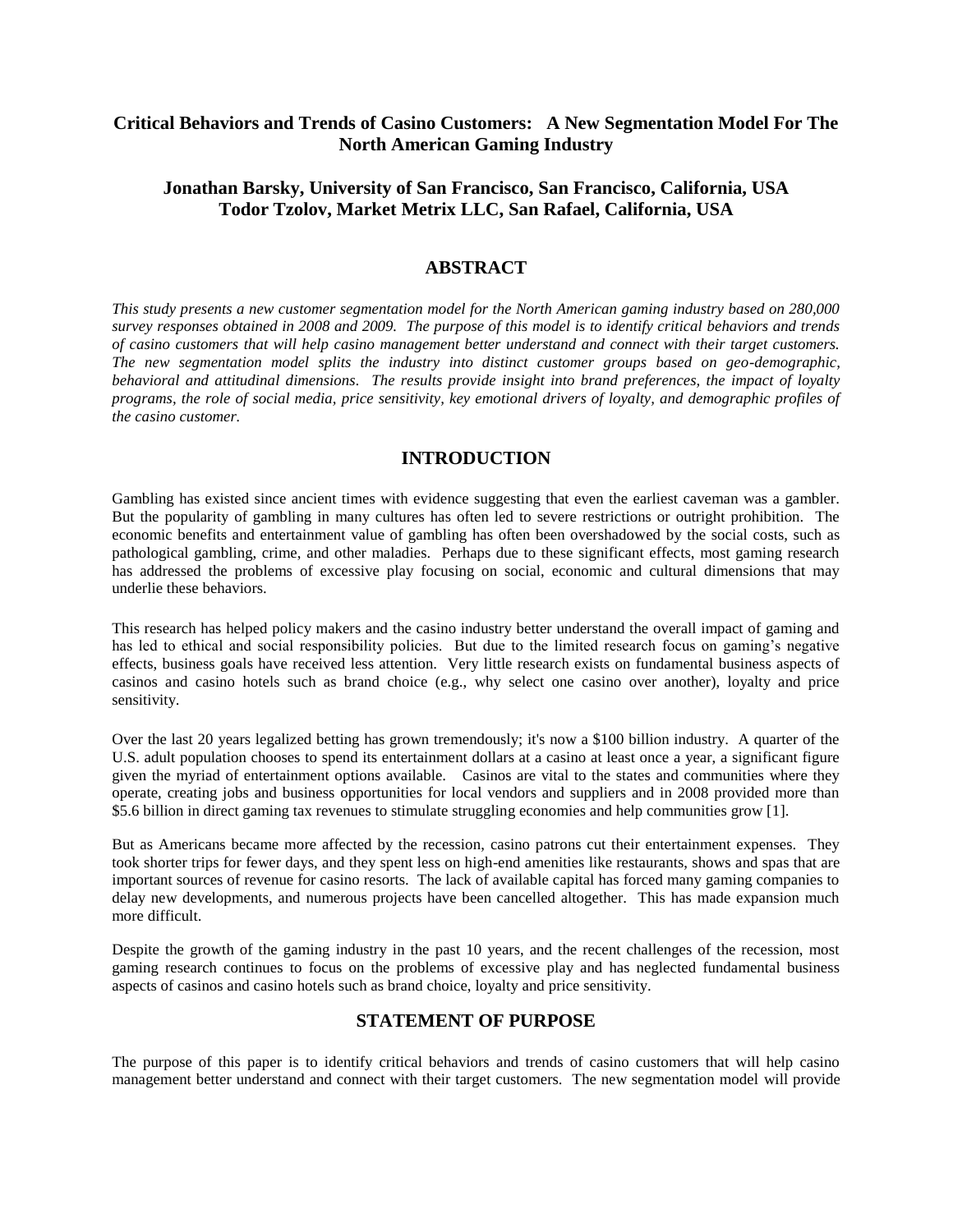insight into brand preferences, the impact of loyalty programs, the role of social media, price sensitivity, key emotional drivers of loyalty, and demographic profiles of the casino customer.

## **LITERATURE REVIEW**

Why do people gamble? When and where do they gamble, and what game will they choose? Researchers have attempted to answer these questions using two general approaches: motivational models and involvement models. Motivational models focus on motives for participating in gambling, and the second, involvement models, provide schemes explaining varying degrees of involvement in gambling. Motivational models apply mostly to the leisure gambler and the involvement models account for problem gamblers. Because most gaming research has focused on the "involvement" arena, studies have primarily considered the problems of excessive play and on the dimensions that underlie these behaviors.

**Motivational Models**. When individuals are asked in questionnaires about their reasons for gambling, the answer "to win" or "to win money" is often the most common response. This is natural, since money is the tangible reward of gambling, which makes money "the dominant language of gambling" [6]. However, everyone with any experience of gambling knows that the motives for participating vary considerably between games and gamblers. For example, a study of recreational casino gambling in the U.S. identified eight motivational components of gambling: learning and evaluating, a "rush", self-definition, risk-taking, self-classification, emotional selfclassification, competing, and communing [5]. Motivational models are useful if they succeed in uncovering the true motives people have for gambling and can certainly be relevant for marketers.

**Involvement Models**. Involvement models help explain varying degrees of participation in gambling. Some of these models explain why one individual (and not another) develop problem gambling. The focus of these studies is on individual factors, i.e. biological and psychological [12]. Other involvement models attempt to explain why certain groups of people gamble more than others. Therefore, there is a focus on the social and cultural variables that apply on a group level.

These models, however, are of limited value to business because they do not consider market-oriented criteria such as why people may select one casino hotel over another (brand choice). Some good research has emerged on market-relevant issues such as risk perception and cognitive heuristics. Some of the more notable studies include regret theory [8], the risky shift [3], base-rate fallacy [10], subjective probability [4], availability bias [11], counterfactual thinking [9], prospect theory [7], and social learning theory [2].

## **METHODOLOGY**

#### **Research Design**

The analysis in this study is based on data from the 2008 and 2009 Market Metrix Hospitality Index (MMHI). The MMHI is a national indicator of customer satisfaction, emotions, loyalty, and price sensitivity regarding hospitality industry facilities and services available to consumers. The index is conducted on a quarterly basis on behalf of Market Metrix by Harris Interactive, one of the world"s leading custom market research firms. Since its inception in 2001, the MMHI has utilized Harris Interactive's national research panel in order to evaluate participants' recent experiences with hospitality products and services, as well as track details about their travel habits and their general demographic profile.

All MMHI respondents answer approximately 80 survey questions. Utilizing a proprietary ordinal scale, these questions measure participants" customer satisfaction, brand loyalty, emotions related to each experience, price sensitivity and demographic characteristics. Over the course of its nine year existence, the questionnaire has been continually refined to reflect changing market conditions and evolving customer habits. In its modern form, it has been adapted to address current issues such as the growth of green programs and the emerging impact of social media.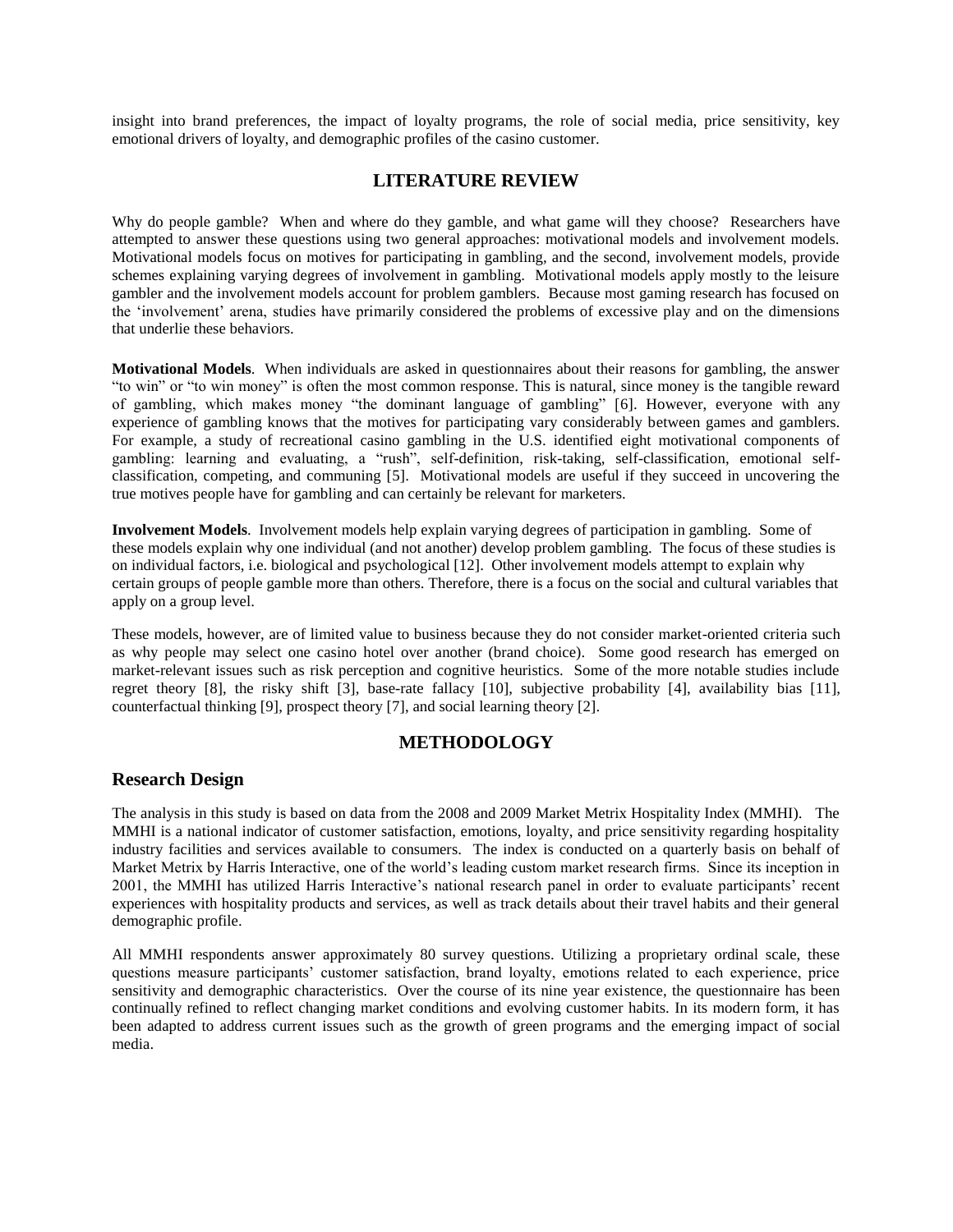Harris Interactive and Market Metrix maintain numerous quality assurance practices to ensure respondent and data integrity. The database of respondent information is actively screened and updated along numerous demographic and psychographic variables to allow precision in the online sample. The participant panel consists solely of individuals who have double opted-in and voluntarily agreed to participate in an online research study.

#### **Sample**

To gain specific insight into casino customers, MMHI data for all U.S. hospitality brands was filtered to include only those responses for customers of casino brands. Utilizing two full years of MMHI data (over 280,000 responses), the analysis filtered 21,901 submissions by members of the panel who reported on a recent casino stay. The data of those casino customers was then manipulated statistically through cluster modeling performed in SPSS software.

In order to load the cluster model, 11 of the approximately 80 MMHI questions were selected based on their high degree of descriptiveness of casino customer profiles and behavior ( See Figure 1). To ensure fair analysis, the model used only those MMHI responses for casinos, where participants answered all 11 of the selected questions. This reduced the 21,901 MMHI casino responses to 4894 complete responses, representing the final sample size used for the modeling.

| Question<br>number          | <b>Question description</b>                              |  |
|-----------------------------|----------------------------------------------------------|--|
|                             | Age                                                      |  |
| $\mathcal{D}_{\mathcal{L}}$ | Annual income                                            |  |
| 3                           | Average daily rate paid for room during most recent stay |  |
| 4                           | Estimated total overnight stays at a casinos each year   |  |
|                             | Satisfaction with casino ambiance                        |  |
| 6                           | Satisfaction with friendliness of casino staff           |  |
| 7                           | Perceived odds of winning at the casino                  |  |
| 8                           | Membership in casino loyalty program                     |  |
| 9                           | Membership in casino loyalty program as an elite member  |  |
| 10                          | Perceived importance of loyalty program                  |  |
| 11                          | Likeliness to return as repeat guest of the casino       |  |

## **FIGURE 1: QUESTIONS USED IN CLUSTER ANALYSIS**

#### **Limitations**

Although MMHI survey content and participants are modified each quarter in order to reflect relevant market conditions, results are still susceptible to the limitations of a sampling approach. While quarterly data yields results on approximately 280 U.S. brands on average, including all major casinos, not every existing brand is included, as some do not receive responses. To that end, since participation of customers of each brand is determined based on brand market share, there also exists the likelihood of greater volatility of data for the smaller of those brands which do receive data. Finally, it is worthy to emphasize that since it is generated through customer surveys, all data is self-reported by participants, rather than being observed in a field setting.

## **DATA ANALYSIS**

The final sample of 4894 responses was put through numerous iterations of cluster analysis in order to separate the data into logical segments that were sufficiently differentiated from one another. The eventual output produced seven distinct segments (see Figure 2). In order to enrich the segment profiles, additional characteristics (e.g., demographics) were added to each segment based on the survey responses of persons within each group.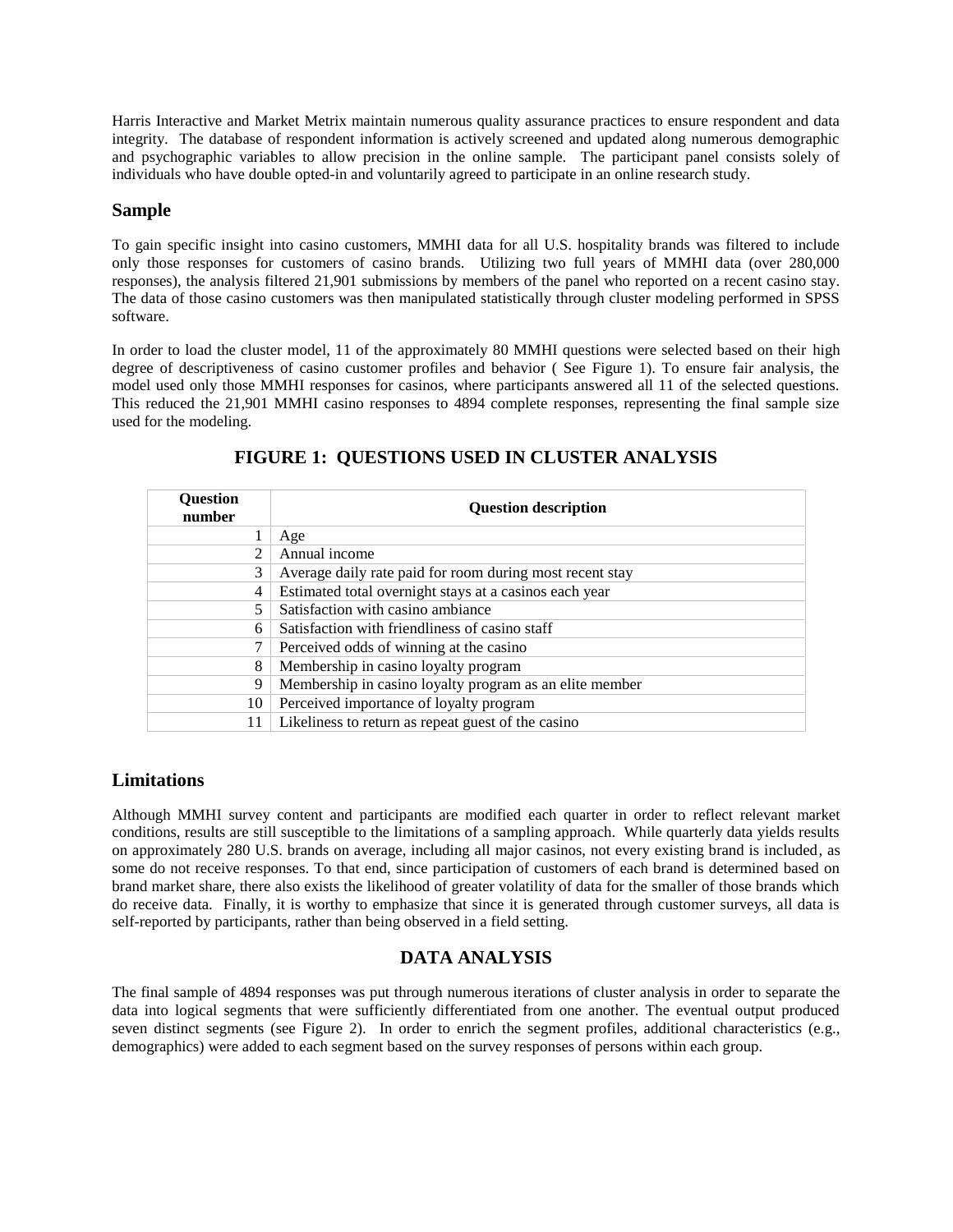| <b>Segment</b> | <b>Total</b><br>responses | <b>Percent of Total</b><br><b>Sample</b> |
|----------------|---------------------------|------------------------------------------|
| 1              | 1028                      | 21.0                                     |
| 2              | 456                       | 9.3                                      |
| 3              | 460                       | 9.4                                      |
| 4              | 201                       | 4.1                                      |
| 5              | 1613                      | 33.0                                     |
| 6              | 587                       | 12.0                                     |
| 7              | 549                       | 11.2                                     |
| Combined       | 4894                      |                                          |
| Excluded       |                           |                                          |
| Cases          | 17007                     |                                          |
| Total          | 21901                     |                                          |

## **FIGURE 2: SIZE OF SEGMENTS**

The seven segments were compared using the averages for the 11 cluster questions and demographic information. Based on the expanded profiles, well-defined differences emerged among the seven segments.

Defining characteristics of each segment have been summarized in Figure 3 below. These key characteristics were used to assign names to each segment. The segments are sorted according to the number of nights per year these persons spend in hotels. This measure is helpful to classify the desirability of each segment to casino brands.

## **FIGURE 3: CASINO CUSTOMER SEGMENT NAMES AND DESCRIPTIONS**

|                       | Segment                     | <b>Description</b>                                                                                                                                                                                                                      | <b>Favorite brands</b>                                            | <b>Share of industry</b> | Nights per Year |
|-----------------------|-----------------------------|-----------------------------------------------------------------------------------------------------------------------------------------------------------------------------------------------------------------------------------------|-------------------------------------------------------------------|--------------------------|-----------------|
|                       |                             |                                                                                                                                                                                                                                         |                                                                   |                          |                 |
| <b>HIGH FREQUENCY</b> | Mr. High Roller             | High spenders, very frequent travelers with over 10 trips/year, non-<br>members, fairly satisfied, predominantly male, very high income, travel on Bellagio, Encore, Venetian, Wynn<br>business and pleasure                            |                                                                   | 4.1%                     | 28.0            |
|                       | <b>Elder Elites</b>         | Elite loyalty members (take most trips among members), sufficiently<br>satisfied, not optimistic, oldest, predominantly male, high income                                                                                               | Harrah's, Caesar's Palace, Trump, Bally's                         | 11.2%                    | 17.4            |
|                       |                             |                                                                                                                                                                                                                                         |                                                                   |                          |                 |
| MEDIUM<br>FREQUENCY   | <b>Unmoved Members</b>      | Regular loyalty members, lowest satisfaction among all members but<br>inclined to recommend and return, take shorter trips                                                                                                              | Tropicana, Orleans, Harrah's                                      | 33.0%                    | 11.5            |
|                       | <b>True Blue</b>            | Regular loyalty members, highest satisfaction among members and most<br>likely to recommend and return, would pay premium for room (sometimes<br>comped)                                                                                | Foxwoods, Mohegan Sun                                             | 11.9%                    | 11.4            |
|                       |                             |                                                                                                                                                                                                                                         |                                                                   |                          |                 |
| LOW FREQUENCY         | Happy-go-lucky              | Happy non-members, highly satisfied with service, optimistic about<br>gambling, likely to recommend and return (and sometimes do take multiple Hard Rock, New York-New York<br>trips) young, average income, would pay premium for room |                                                                   | 9.3%                     | 9.1             |
|                       | <b>Ice Queens</b>           | Hard to please non-members, not satisfied with service, pesimistic about<br>gambling, unsure about returning or recommending, young, predominantly<br>female, average income, rely on reviews for selection                             | Circus Circus, Excalibur, Mandalay Bay,<br><b>Imperial Palace</b> | 9.4%                     | 8.9             |
|                       | <b>Accidental Travelers</b> | Least frequent travelers, non members, fairly optimistic and satisfied,<br>youngest, average income, say they may return but seldom seem to do so                                                                                       | Luxor, Excalibur, MGM Grand, Treasure<br>Island, Palms            | 21.0%                    | 7.5             |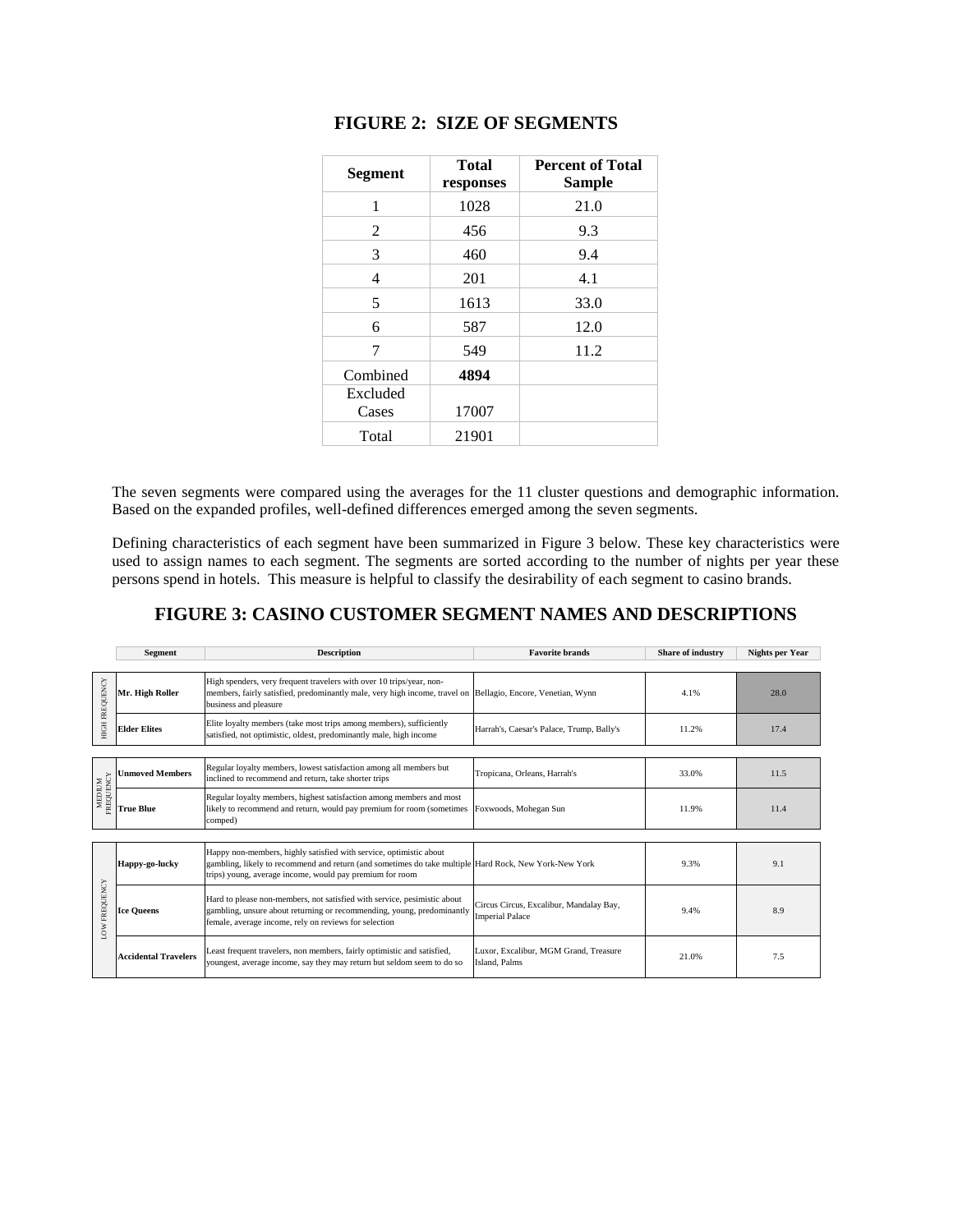#### **Segment Descriptions**

#### High Frequency Visitors

**Mr. High Roller** – This group comprised the smallest but potentially lucrative segment of the industry due to the number of nights per year they spend in hotels. Respondents were predominantly male with the highest income and highest level of spending across all segments. Not surprisingly, their favorite brands are upscale casinos like Belagio, Encore, Venetian and Wynn. They take frequent trips, over 13 times a year on average, with a quarter of these being for business and the remainder for pleasure. For the most part, they do not care to participate in loyalty programs. Although not thrilled, these customers are generally satisfied with the products and services delivered at these brands.

**Elder Elites** – This group represents about 11 percent of the consumer market and includes predominantly members of elite loyalty programs. These persons take advantage of these programs with a high number of trips. They are mostly male and have a relatively high income, but are considerably older than average. The Elder Elites are very satisfied with casino service but not very optimistic about their perceived odds of winning, especially considering their loyalty and frequent visits. Their preferred brands include Harrah's, Caesar's Palace, Trump and Bally's.

#### Medium frequency visitors

**Unmoved Members** – The Unmoved Members comprise an entire third of all casino customers. They are loyalty club members who take a few trips per year but do not stand out very much in their behavior in contrast to other segments. They tend to take shorter weekend-length. Their income and spending are lower than other loyalty club members. They are more pessimistic about their odds of winning and less satisfied with casino service. Tropicana, Orleans and Harrah"s are favorite destinations of The Unmoved Members.

**True Blue** – This segment, representing 12 percent of all casino customers, is another segment with mostly loyalty club members. When compared to the first two such segments (Elder Elites and Unmoved Members), these customers are the most satisfied and the most likely to recommend their casino choice to others. They are not members of the elite loyalty program. Perhaps because they are so satisfied with their experience, they are willing to pay a price premium for their casino of choice. Among their favorite brands are Mohegan Sun and Foxwoods.

#### Low Frequency

**Happy-Go-Lucky** – Accounting for nine percent of all casino guests, these customers tend to be younger with modest incomes that thoroughly enjoy their experience. They perceive their odds of winning as good and express a willingness to recommend the brand they selected. Although they are not loyalty program members, they are quite willing to return again. The number of nights per year these persons spend in hotels is the same as the Unmoved Members, who are loyalty members. Their brands of choice include Hard Rock and New York-New York, and are willing to pay a price premium to maintain their choice.

**Ice Queens** – This segment of infrequent casino visitors are generally pessimistic (about their odds of winning) and are consistently hard-to-please (as indicated by very low satisfaction scores). They are a small segment, representing only nine percent of casino customers. They are more often female (58%), relatively young, with average incomes. They do rely on user generated reviews to select their casino hotel destination. Although these customers often select Circus Circus, Excalibur, Mandalay Bay and Imperial Palace, they remain uncertain in their intent to return or recommend their choices to others.

**Accidental Travelers** – This group comprises about one fifth of all casino guests and includes those visitors who stay at casinos least often. They tend to be younger and of average income, reporting good satisfaction with their experience and feeling optimistic about their perceived odds of winning. Although they spend the fewest nights at casinos compared to other segments, they are reasonably inclined to return to their casino of choice in the future. Most frequently, they tend to select like Luxor, Excalibur, MGM Grand, Treasure Island and Palms.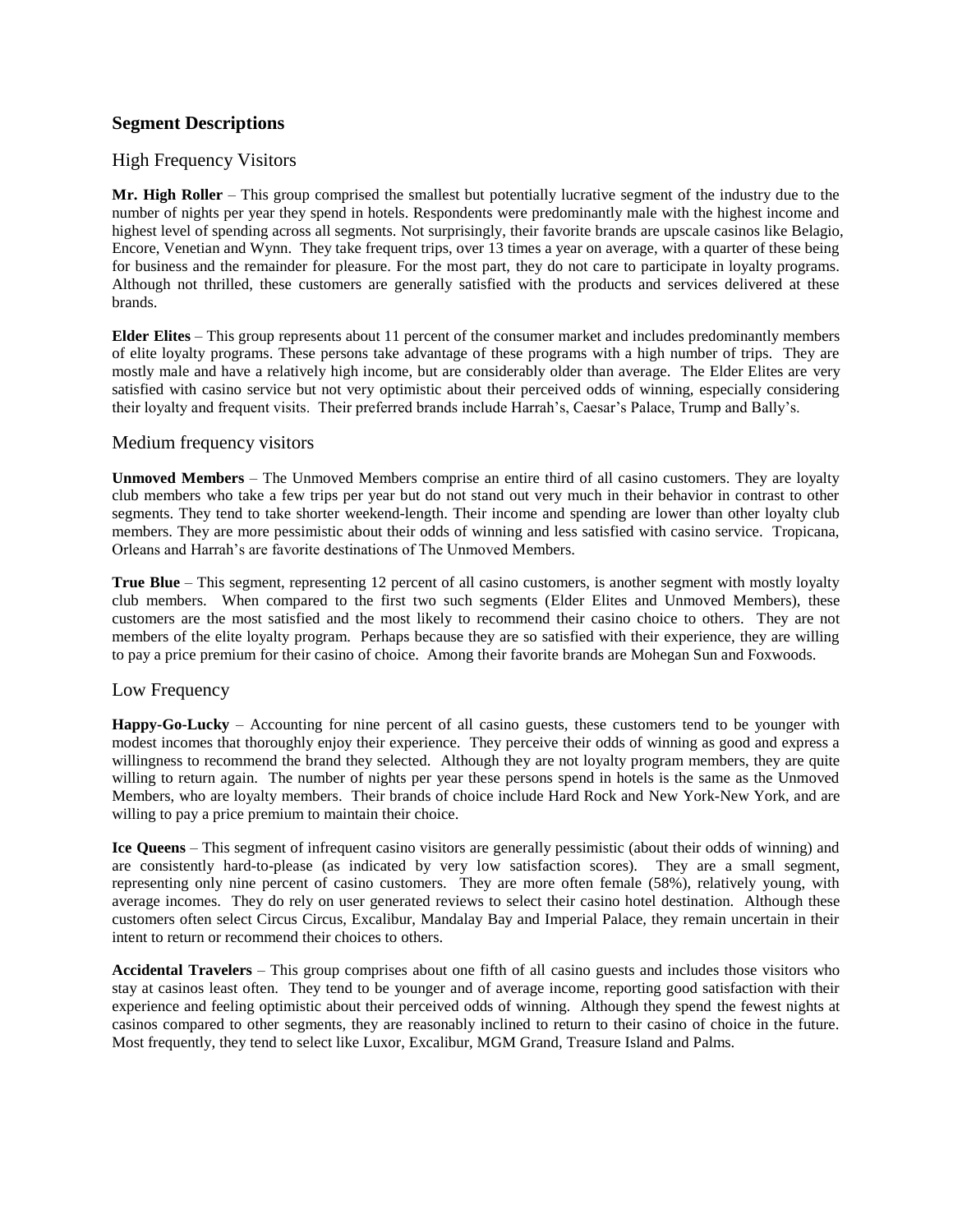## **FIGURE 4: CASINO SEGMENT DESIRABILITY**



Figure 4 displays the segments in terms of their value (number of nights per year spent in hotels) and their level of advocacy (willingness to recommend to others). The numbers in parentheses represent the percentage of the population represented by each segment.

## **Differentiating Themes**

#### Brand Preferences

Brand preferences identified in Figure 1 were derived once cluster analysis tagged individual responses as part of a specific segment. Since respondents identified the casino brand for their most recent stay, sum totals were collected per brand per segment. As a final step, these raw totals were weighted in order to accommodate for the different quantities of participants in each segment (Figure 2). These weighted totals allowed for the identification of the most frequently selected brands for each segment.

As Figure 3 shows, the preferred brands for many segments tend to be fairly predictable. For instance, the Mr. High Roller segment overwhelmingly prefers upscale casinos such as Bellagio, Encore and Wynn, while the younger, more positive and fun loving Happy-Go-Lucky segment, prefers brands like Hard Rock and New York-New York, specifically known for their entertainment. These often-predictable brand preferences can be considered an affirmation of the carefully selected methodology of the model.

#### Demographic Profiles of the Casino Customer

As with brand preferences, the mapping of individual survey responses to specific segments allowed for the calculation of demographic averages for each group. The demographic criteria available for segments were age, gender, income, travel on business, total nights for recent stay, total nights stayed for past year and room rate paid. While many of these averages were predictable based on segment profiles, some stand out and merit specific mention.

Age distribution earned Elder Elites their name, as this segment was made up of predominantly elite loyalty members and was notably older than all other groups. Also interesting with respect to age, was the fact that the three groups with the lowest frequency of trips, also ranked as the three youngest segments.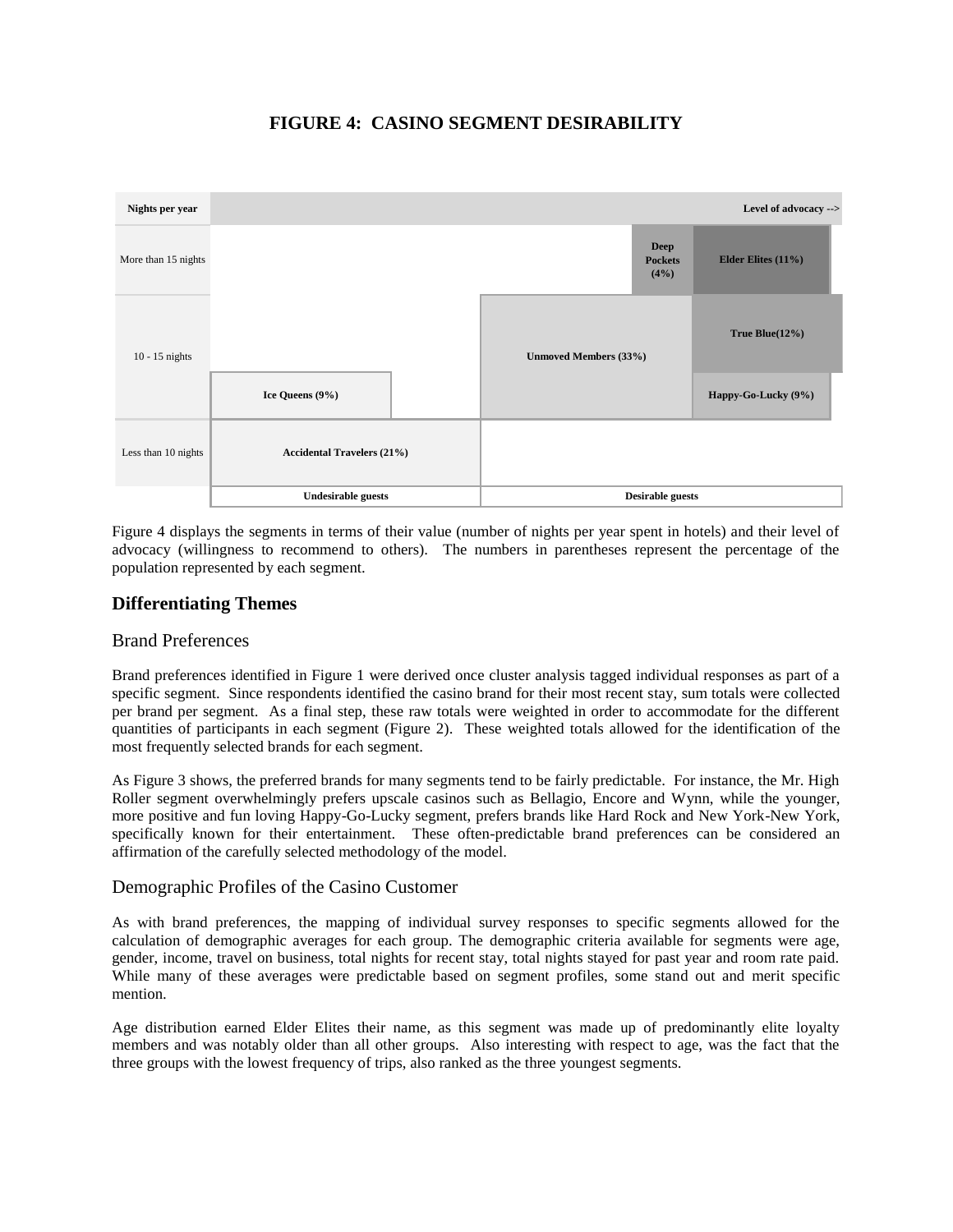When looking at gender, three of the segments' averages were skewed towards one gender and therefore gender description was used to name them. These were Mr. Big Spender (70 percent male), Elder Elites (65 percent male) and Ice Queens (60 percent female).

Income averages were of particular interest, as nearly all segments reported relatively high five-figure incomes. The only exception was the Mr. High Roller cluster, showing a large spread from the rest with an income around \$175,000.

Examination of business vs. pleasure travel showed that no particular segment travels to casinos mainly for business events. The Mr. High Roller cluster came in highest with one out of every four trips being on business. The Ice Queens and Accidental Travelers also showed notable business trips (15%), thereby helping explain their low likelihood to return and dissatisfaction with experience, respectively, as they may not have planned their trips entirely voluntarily.

Annual room nights for each segment is the main demographic used to sort Figure 3. It is interesting to observe the exceptional frequency of travel for the Mr. High Roller segment, considering that the other three medium and high frequency segments are all loyalty club members and have predictably high frequency.

Finally, segments received calculations for the average rate paid per night. While loyalty club segments paid predictably less thanks to discounts, and low frequency segments paid more (standard daily rates), once again the Mr. High Roller group stood out among the pack as they averaged the highest rates paid by a notable margin. This is of interest considering they also have the highest frequency of visits but do not consider loyalty programs as important. This group is clearly less price sensitive.

#### Casino experience

Respondent data was available for a variety of casino experience questions. These allowed for comparisons of scores on overall experience, friendliness of staff, helpfulness of staff, casino ambiance, value of promotions, casino excitement, casino entertainment, and perceived odds of winning. Not surprisingly, scores for these questions were somewhat predictable across individual segments. The Happy-go-lucky and True Blue segments were particularly optimistic about odds and continually satisfied with service, while Ice Queens were unimpressed or dissatisfied in all areas and were exceptionally pessimistic about their odds of winning.

#### Impact of Loyalty programs

As mentioned previously, the three segments which include nearly all loyalty program members were Unmoved Members, True Blue and Elder Elites, with the last of these including the majority of elite program members. When asked a separate question on the importance of the loyalty program to them, Unmoved Members and True Blue gave an average response perceiving it as "somewhat important". The Elder Elites, however, saw their elite program membership as "very important" when selecting a casino. Furthermore, when contrasted against non-loyalty members and among each other, the three loyalty groups showed a range of interesting demographic and behavioral trends in the number of annual trips taken, room rates, etc, all of which are subjects for a deeper discussion that will be explored in a separate, follow-up study to this research.

#### Customer Emotions

With 16 of the over 80 MMHI questions relating to participants emotions, several showed notable differences among segments. Seven of the 16 questions were examined in depth across the segments. These were questions on feeling: welcome, pampered, inspired, excited, entertained, important and respected. The highest volatility among the segments was shown with the feeling of respected. Three of the seven segments indicated that they did not feel as respected by their host casino relative to what they originally expected. The Ice Queens scored lowest by a wide margin, while the Unmoved Members and Mr. High Rollers came in slightly below the medium. On the high end, the more positive Happy-go-lucky and True Blue segments reported feeling more respected as guests than what they originally anticipated.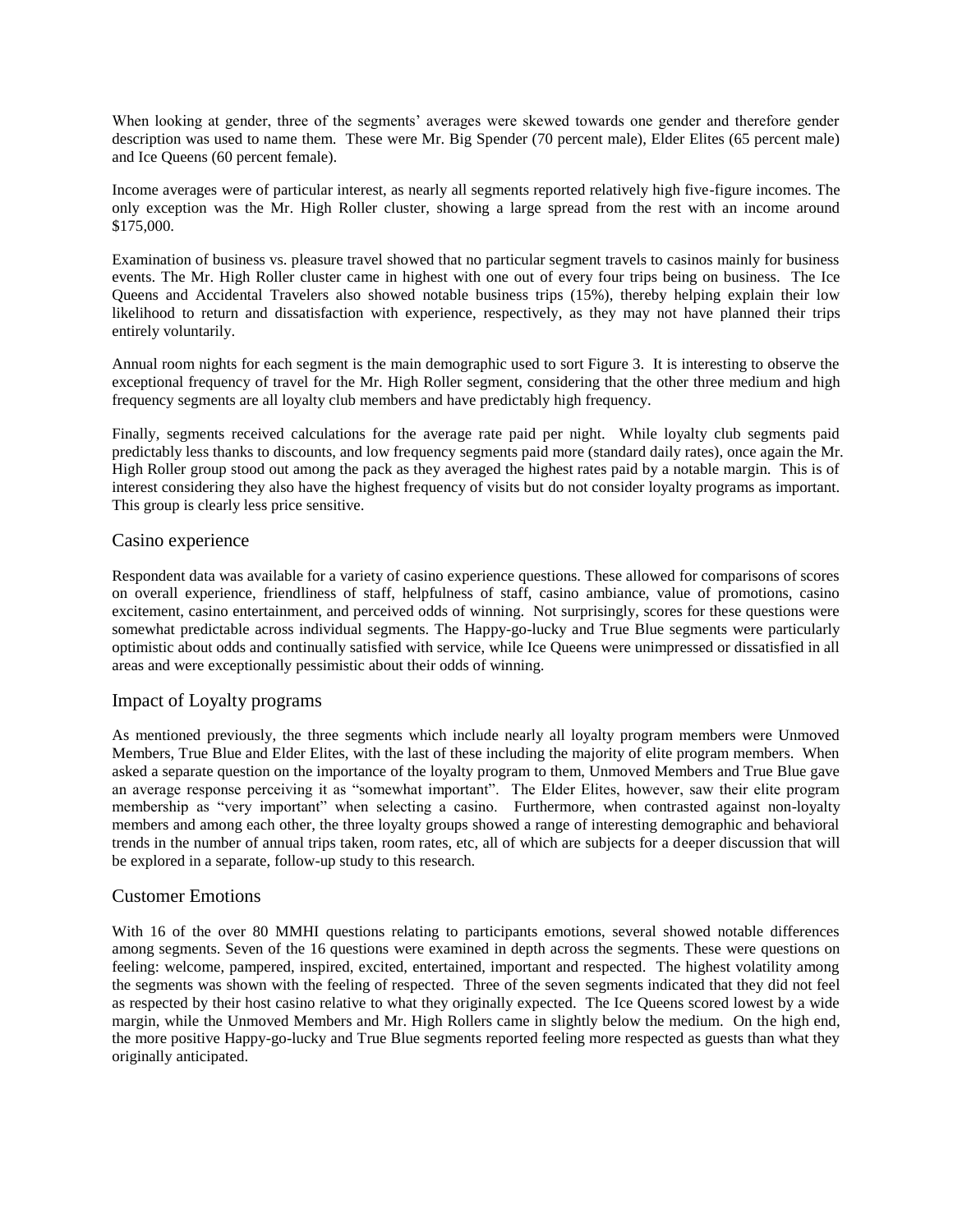In terms of results for the remaining emotions questions, Ice Queens continually did not achieve average "as expected" results for all six questions, though by a much smaller margin than on feeling respected. The Wannabes and Mr. High Rollers, however, consistently scored these emotions "as expected" while the Happy-go-lucky and True Blue constantly showed their expectations were exceeded.

#### The Role of Social Media and Reviews

Given that a growing percentage of casino customers rely on user-generated reviews when selecting where to gamble and stay, MMHI monitors the trend by including two relevant questions, asking all respondents whether they read user reviews when making their selection and whether they wrote a review following their stay. With regard to reading reviews, the averages across the seven segments are expectedly low for high frequency of visit segments and high for lower frequency visitors. The three loyalty club segments naturally have low interest in reading reviews as they tend to return to the same familiar brands. The Mr. High Roller segment also shows a lower comparative interest in reading reviews, likely due to the fact that they are the most frequent visitors and are already familiar with the upscale casino brands they prefer.

Conversely, all three low frequency segments show high reliance on reviews. Among both Ice Queens and the Happy-go-lucky, one out of every three respondents relies on reviews. This should not come as a surprise, as they are less frequent visitors who require more research, while their younger profile also makes them more likely to utilize social networking. The final segment showed slightly lower but still high reliance on reviews, with one out of four participants confirming to have used them in their casino selection process. The slightly lesser reliance here is likely due to the segment's profile as Accidental Travelers, who do not place as high of an importance on casino vacation options compared to other segments.

The results for the question about if the guest wrote a review after their stay yielded somewhat different trends for the seven segments. The highest likelihood of writing reviews was found in the segments that showed optimism and higher brand loyalty, specifically the Happy-go-lucky, True Blue and Elder Elites. This shared characteristic is particularly interesting considering the already-mentioned variance in demographic characteristics across these three segments. While the Happy-Go-Lucky customer is largely stimulated by their general optimism and reported good experience, the two loyalty segments (True Blue and Elder Elites) can perhaps be better seen as disciples for their brand given their membership, frequent returns and satisfaction with their casino experience.

## **CONCLUSIONS**

It is notable that frequency of trips to casinos is lowest for the three youngest segments. As these consumers age, will the frequency of trips increase and fall in line with the older demographics, or will this habit of less frequent visit persist into old age?

It is also interesting that there is no particular segment consisting of respondents traveling to casinos mainly or at least frequently for business events. This is largely due to the fact that all segments took multiple trips per year to casinos, with even the lowest frequency segment"s members showing about seven overnight stays per year, taken in multiple trips.

A significant finding is that for potentially very lucrative segments, loyalty and the willingness to pay a price premium are not always highly correlated with participation in loyalty programs or high visit frequencies. The Happy-go-lucky segment serves as the best evidence of this observation, since its members reported some of the highest satisfaction scores and a willingness to return and recommend their selected brand, without having already built a connection to the property or brand through frequent visits or the perks of a loyalty program. Within the three loyalty club segments, the True Blues show a similar trend, as they report highest satisfaction and intent to recommend of all three, without being elite members or taking the most trips.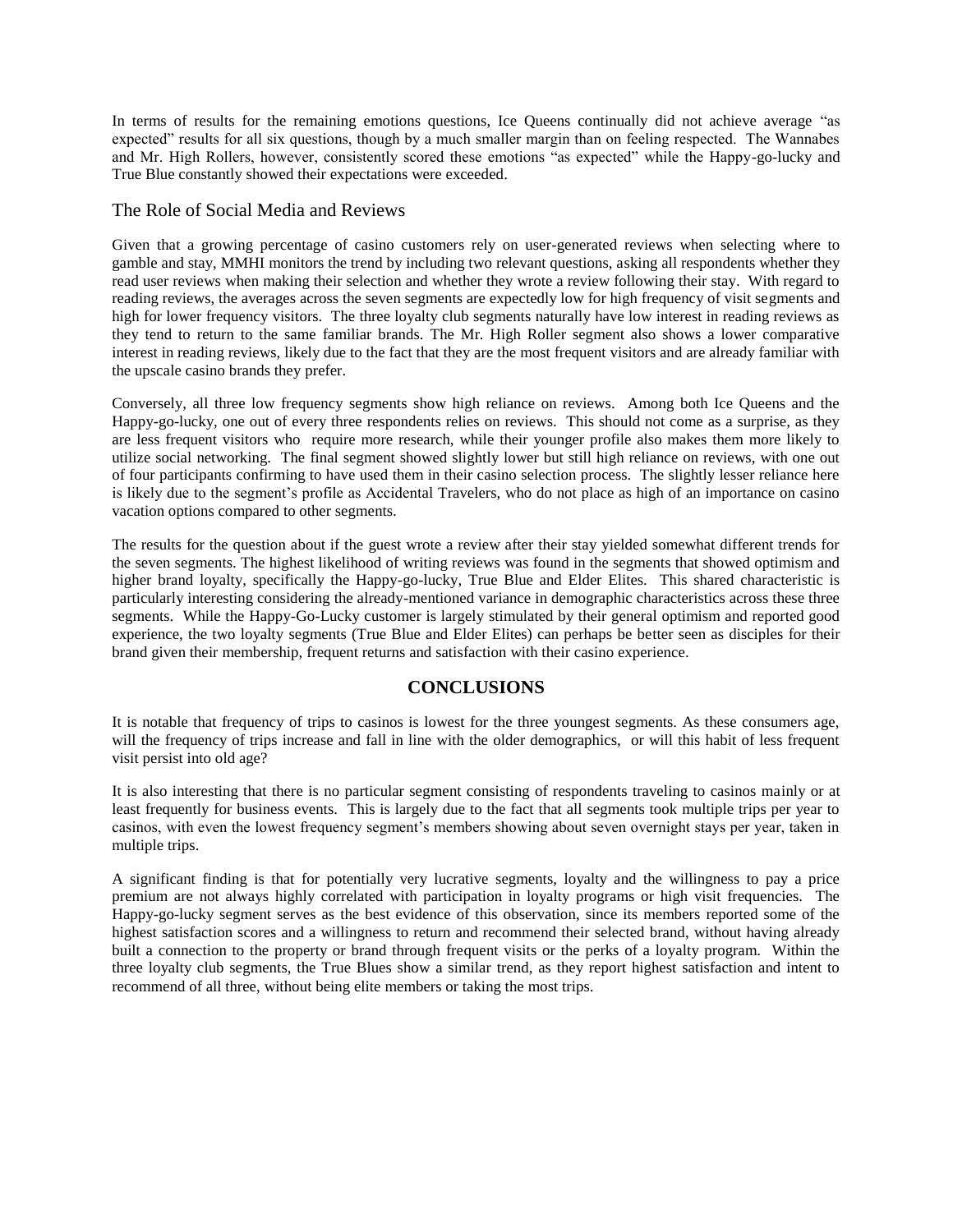#### **Implications for Researchers**

The internet and social media have made available unprecedented amounts of data on consumer behavior and attitudes at relatively low cost. This data should drive a resurgence of research into drivers of consumer motivation and attitudes and the economic value of customer loyalty that are relevant to both researchers and gaming operators.

One of the fundamental questions in need of research is: Does the next generation represent a deep, fundamental shift in behaviors and attitudes? Younger people gamble less. Will that change as they get older or has technology and the availability of so much information and entertainment alternatives changed them permanently and changed our culture? The answer could give empirical insight into how technology changes culture.

#### **Implications for Gaming Operators**

Such a generational shift could also create major problems for traditional gaming operators as they struggle to connect with new generational values and modes of entertainment and communication.

Our research indicates several other challenges for gaming operators. First, they need to better understand, in a systematic way, their current and potential customers in order to compete in what could be a permanently more hostile world of increased entertainment alternatives, declining population of potential customers, and higher cost of capital.

Gaming operators may be overly focused on their loyalty program members. They may need to think more broadly about how to drive loyalty and brand advocacy. Traditional loyalty programs may not appeal to some lucrative segments, such as the Mr. High Rollers. Nurturing vocal advocates, even if they don't visit frequently or sign up for the players club could be valuable in the age of TripAdvisor.

Technology should also allow operators to cost-effectively personalize the gaming experience in the future. This will only be possible if the operator gathers the relevant information from its customers and thoughtfully segments customers in ways that lead to important differences in marketing and product and service delivery.

#### **AUTHOR'S PROFILES**

Jonathan Barsky has been a professor at University of San Francisco since 1985. Since he began at USF, Jonathan has brought his expertise in customer satisfaction to the School of Business and Professional Studies. He has conducted extensive research on how to measure customer satisfaction and the determining factors that influence customer satisfaction, with a focus in the hotel industry. He has published 100 + articles in various journals and trade publications as well as two books, including his first book World- Class Customer Satisfaction, now going into its 13th year of publication.

Todor Tzolov is an Account Manager at Market Metrix, based in San Rafael, CA, where he works with numerous casino brands across North America. His interests include the importance of employee engagement and the effective management of social media. Todor is a graduate of Georgetown University.

#### **REFERENCES**

- [1] American Gaming Association: [http://www.americangaming.org/Industry/factsheets/general\\_info\\_detail.cfv?id=39](http://www.americangaming.org/Industry/factsheets/general_info_detail.cfv?id=39)
- [2] Bandura A. Social Foundations of Thought and Action: A Social Cognitive Theory. EnglewoodCliffs, NJ: Prentice Hall; 1986.